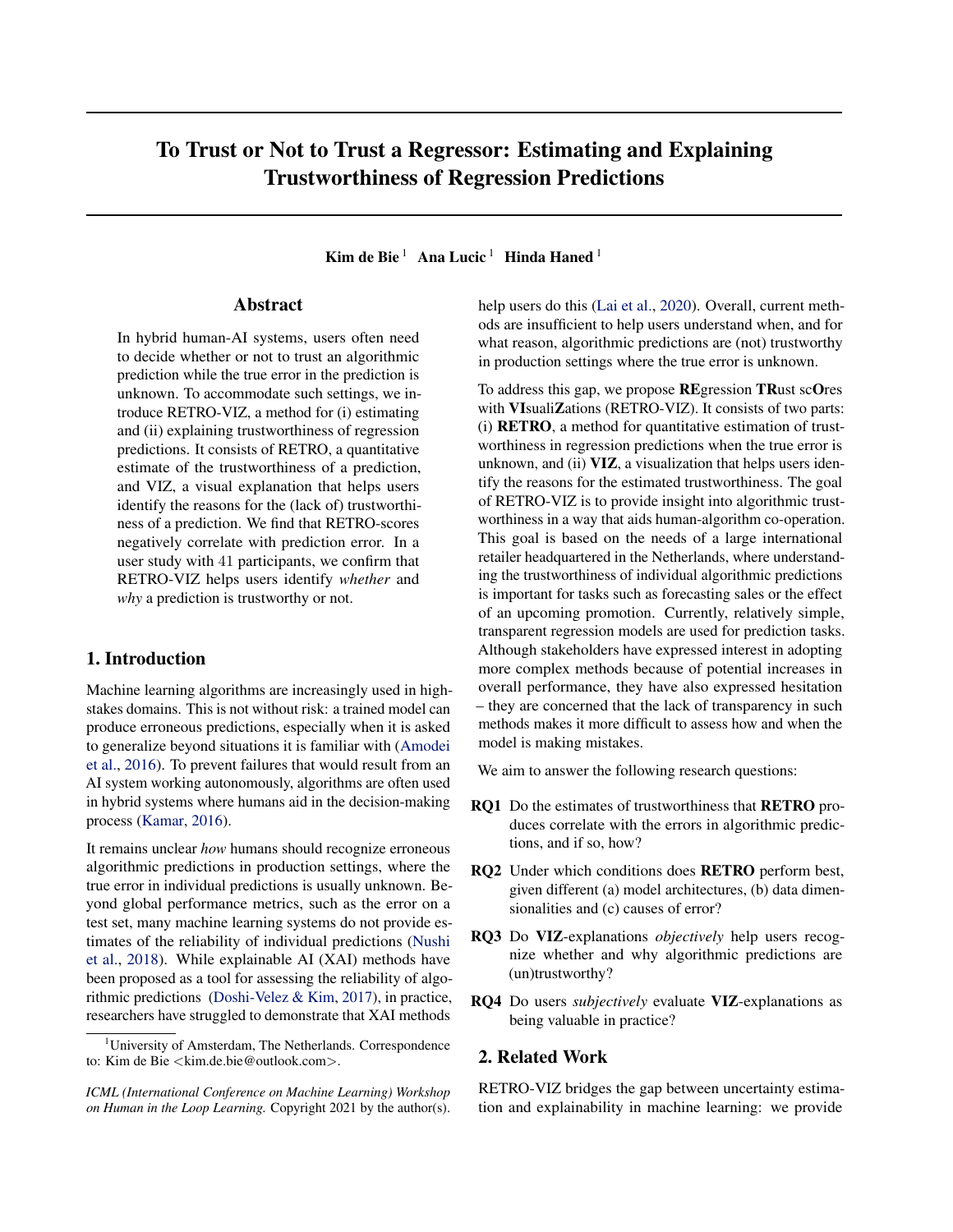an estimate of the trustworthiness of individual regression predictions, as well as an explanation for why a prediction is (not) trustworthy. Here, we provide an overview of the existing work in the fields of uncertainty estimation and explainability, and explain why existing methods are insufficient to understand when and why algorithms fail in production settings, where the error is unknown. In addition, we examine how trustworthiness is defined in different fields and relate this to the definition we use in this work.

#### 2.1. Uncertainty Estimation in Machine Learning

Some algorithms, such as neural classifiers or Bayesian architectures, provide a measure of confidence in their predictions by default [\(Kendall & Gal,](#page-8-0) [2017\)](#page-8-0). When available, these uncertainty estimates can suffer from various limitations, such as poor calibration [\(Guo et al.,](#page-8-0) [2017\)](#page-8-0) or unreliability [\(Goodfellow et al.,](#page-8-0) [2014\)](#page-8-0). To address this, some approaches attempt to model uncertainty directly by adapting the architecture of the model [\(Gal & Ghahramani,](#page-8-0) [2016;](#page-8-0) [Papernot & McDaniel,](#page-9-0) [2018\)](#page-9-0).

In practice, it may not always be feasible to require a certain model architecture. To this end, several model-agnostic methods have been proposed for estimating predictive uncertainty. [Jiang et al.](#page-8-0) [\(2018\)](#page-8-0) proposed a 'Trust Score', which estimates the trustworthiness of individual predictions made by a classifier. This is done by measuring the agreement between a classifier and a modified nearest-neighbor classifier on a particular test instance. This concept is closely related to case-based reasoning (CBR) methods, which assume that similar problems should have similar solutions [\(Aamodt &](#page-8-0) [Plaza,](#page-8-0) [1994;](#page-8-0) [Kenny & Keane,](#page-8-0) [2019;](#page-8-0) [Li et al.,](#page-8-0) [2018\)](#page-8-0).

As [Rajendran & LeVine](#page-9-0) [\(2019\)](#page-9-0) find, the Trust Score correlates with errors that are caused by distributional shift, but less with classification error arising from other causes. Although [Rajendran & LeVine](#page-9-0) [\(2019\)](#page-9-0) proposed an alternative method that captures a wider range of uncertainty types, their method suffers from the same limitations as [Jiang et al.](#page-8-0) [\(2018\)](#page-8-0): (i) both methods are only applicable to classification problems, and (ii) both methods do not provide any explanation as to *why* a prediction is (not) trustworthy. In contrast, RETRO-VIZ estimates the trustworthiness in regression predictions, and provides context for the estimated trustworthiness through a visual explanation.

## 2.2. Explainable Machine Learning

Increasing the interpretability of complex models can help users make better use of algorithmic predictions [\(Doshi-](#page-8-0)[Velez & Kim,](#page-8-0) [2017\)](#page-8-0). Specifically, model explanations may help with debugging and detecting errors: if an algorithm is making decisions on the basis of irrelevant factors, this could be an indication that there is something wrong [\(Ribeiro et al.,](#page-9-0) [2016\)](#page-9-0). In a study of how organizations use explanation methods in practice, [Bhatt et al.](#page-8-0) [\(2020\)](#page-8-0) found that detecting errors is the most common use case for explanations. However, researchers have struggled to demonstrate that explanations, which commonly focus on explaining model internals, lead to an improvement in decision quality [\(Lai et al.,](#page-8-0) [2020\)](#page-8-0).

[Lucic et al.](#page-8-0) [\(2020\)](#page-8-0) developed a method for explaining errors produced by regression models, which is similar to what we propose. However, this method can only be used to explain *known* errors, i.e. errors for which the ground-truth target value is available, which is usually not the case when the model is first put in production. In contrast, RETRO-VIZ provides estimates as well as explanations of the trustworthiness of predictions when the true value is not (yet) known and can therefore be employed in production environments.

Antorán et al. [\(2020\)](#page-8-0) proposed CLUE, a method for creating counterfactual explanations of uncertainty estimates from Bayesian Neural Networks. The counterfactuals provided indicate how an input would have to be changed such that the model becomes more certain about its prediction. Unlike our method, CLUE relies on existing uncertainty estimates, and is constrained to Bayesian models alone. In contrast, RETRO-VIZ can provide explanations for any regressor.

#### 2.3. Trustworthiness

This work proposes a method that measures the *trustworthiness* of regression predictions. The concepts of trust and trustworthiness are used differently in various branches of machine learning scholarship. As [Lipton](#page-8-0) [\(2018\)](#page-8-0) points out, 'improving trust' is an important motivation for the development of XAI methods and is featured prominently in existing work [\(Lundberg & Lee,](#page-8-0) [2017;](#page-8-0) [Ribeiro et al.,](#page-9-0) [2016\)](#page-9-0), but a clear definition of trust or trustworthiness is lacking in the XAI literature. The implicit understanding is that an algorithm is trustworthy if its predictions are based on factors that are acceptable to domain experts instead of on 'spurious correlations' [\(Ribeiro et al.,](#page-9-0) [2016\)](#page-9-0).

In [Jiang et al.](#page-8-0) [\(2018\)](#page-8-0), a prediction is considered *trustworthy* if it is reasonable in light of the training data, in the sense that the train data behaves in a similar way to the new instance. As the method we propose for the numeric estimation of trustworthiness is heavily inspired by [Jiang](#page-8-0) [et al.](#page-8-0) [\(2018\)](#page-8-0), we adopt this definition of trustworthiness. We then explicitly distinguish between the *trustworthiness* and the *correctness* of a prediction: trustworthiness expresses whether a prediction is aligned with the train data without having access to the ground truth, while correctness expresses whether a prediction is erroneous or not, which requires access to the ground truth. However, we expect that trustworthy predictions tend to be more accurate because they are grounded in the training data, and we assess this in RQ1 and RQ2.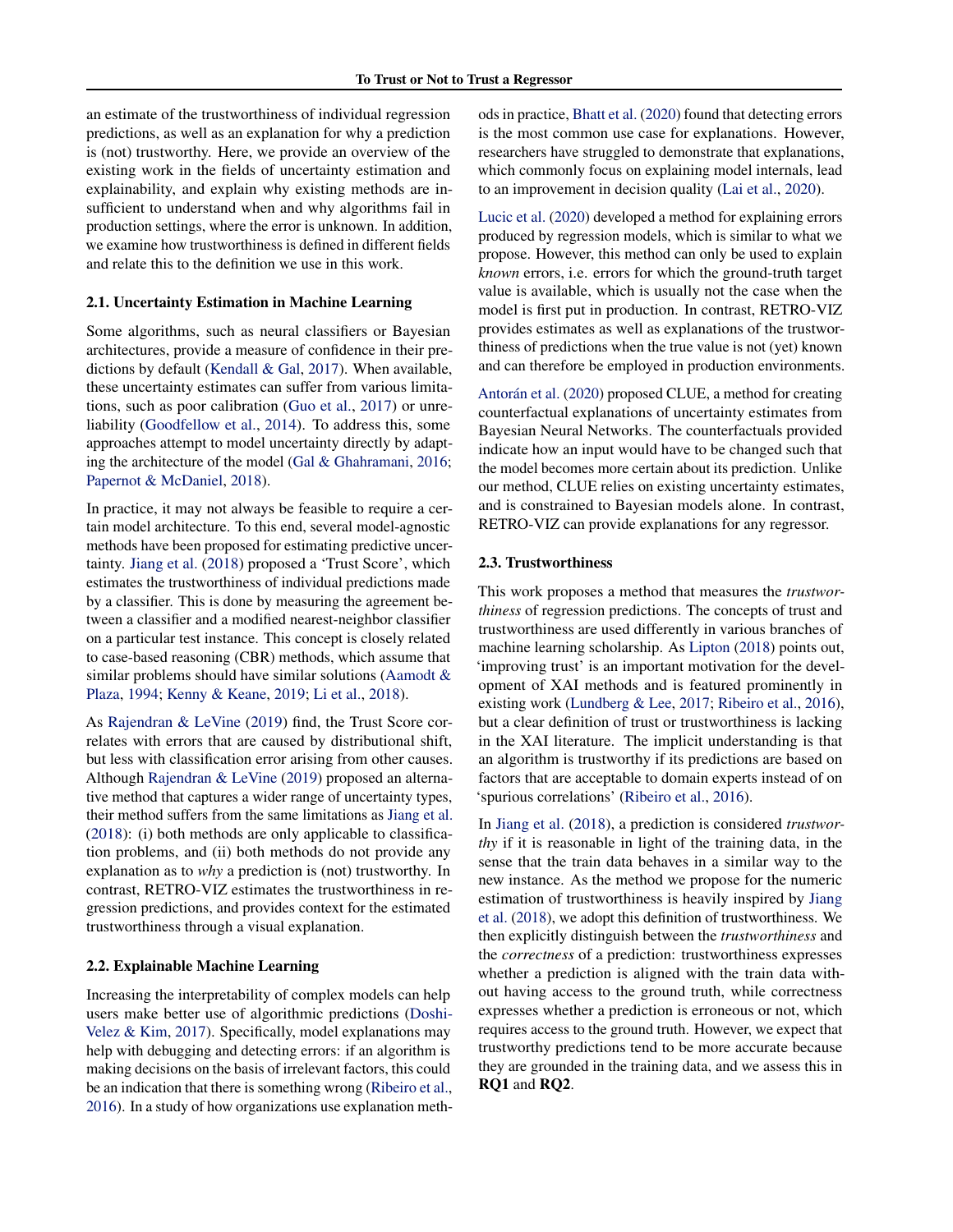# 3. Method

In this section, we introduce RETRO-VIZ, a method for identifying and explaining the trustworthiness of regression predictions. It consists of two components: (i) RETRO, which provides a numerical estimation of trustworthiness for individual predictions, and (ii) VIZ, which visually explains the RETRO-score. We build upon the method proposed by [Jiang et al.](#page-8-0) [\(2018\)](#page-8-0), which estimates trustworthiness in predictions by a classifier based on the idea that similar instances should receive a similar prediction.

First, we calculate the RETRO score. RETRO requires (i) a trained regression model, (ii) the data that the model was trained on  $(X_{train}, Y_{train})$ , and (iii) a new instance  $x_p$  and its predicted target value  $\hat{y}_p$ . All input and output variables must be numeric. We treat the model as a black box and do not require access to the internals or parameters. The method consists of three phases, which are discussed below.

## 3.1. RETRO Phase 1: Preparing the Reference Set

RETRO relies on a reference set which is based on the training data. As will be outlined in Phase 2, RETRO leverages the distance between the new instance and similar instances from this set to estimate the trustworthiness of a prediction.

Step 1A. Filter errors from the train data If the regression model has been trained on data that is similar to the new instance, we assume that the model will be able to make a high-quality prediction for this instance. However, this does not hold when the model has not sufficiently captured a region of the (training) input space. Therefore, we remove those instances from the train set for which the model produces an (absolute) error in the top- $\alpha$  fraction of all training data, where  $\alpha = 0.1$  in our experiments.

Step 1B. Reduce dimensionality of the data (optional) Since RETRO involves a k-Nearest Neighbors (kNN) procedure, which is known to perform poorly in high-dimensional spaces [\(Beyer et al.,](#page-8-0) [1999\)](#page-8-0), we reduce the dimensionality of the data when the number of features is greater than 15. We do this by training a Multi-Layer Perceptron (MLP) whose penultimate layer represents the desired dimensionality (10 in our experiments). The MLP is trained to predict  $Y_{train}$ given  $X_{train}$ . In our experiments, we found that this method performs better than classic dimensionality-reduction methods such as PCAs or autoencoders. We postulate that this is because the MLP maintains those aspects of the original input most relevant to making the prediction.

#### 3.2. RETRO Phase 2: Relationship to Neighbors

In Phase 2, we assess whether the predicted target value for the new instance seems trustworthy in light of the reference

set created in Phase 1.

Step 2A. Find the closest neighbors of the new instance Using kNN, we find the  $K$  instances in the reference set that are most similar to our new instance  $x_p$  as measured through Euclidean distance.

Step 2B. Find the mean distance to the neighbors  $(d_1)$ For a trustworthy prediction, we expect that the new instance has neighboring instances at a relatively close distance in the reference set. If this is not the case, the new instance is likely to be an outlier. We measure this as  $d_1$ , which is the average Euclidean distance of the new instance to all of its neighbors. The larger  $d_1$ , the less the new instance resembles the reference data, and therefore the lower the expected quality of the prediction.

Step 2C. Find the distance between the predicted and **ground-truth targets**  $(d_2)$  For a trustworthy prediction, we also expect that the target prediction for the new instance is close to the target value of the neighbors in the reference set. We measure this as  $d_2$ , which is the distance of  $\hat{y}_p$  to the mean ground-truth value of the neighbors.

$$
d_2 = \left| \left( \frac{1}{K} \sum_{k=1}^{K} y_k \right) - \hat{y}_p \right| \tag{1}
$$

As we expect similar instances to receive similar predictions,  $d_2$  should be small for high-quality predictions.

#### 3.3. RETRO Phase 3: Scoring and Normalization

In Phase 3, we determine the RETRO-score for a prediction and optionally normalize it.

Step 3A. Calculate the RETRO-score  $R$  from  $d_1$  and  $d_2$ The RETRO-score  $R$  is defined as follows:

$$
R = -(\beta \cdot d_1 + [1 - \beta] \cdot d_2) \tag{2}
$$

Here,  $\beta$  may be used to weight the contribution from  $d_1$ relative to  $d_2$ . Based on our experiments, we found  $\beta = 0.5$ to be a good default value.

Step 3B. Normalize the RETRO-score (optional)  $R$  as it is calculated in Step 3A has a potential range of  $[-\infty, 0]$ , given that both  $d_1$  and  $d_2$  are unbounded. This makes R difficult to interpret in isolation since its value is largely dependent on the particular dataset and model. To normalize R to a range of  $[0, 1]$ , we calculate the RETRO-score R for each of the instances in the training set and obtain the minimum and the maximum score,  $R_{min}$  and  $R_{max}$ . We normalize the RETRO-scores for new instances to this range, where values that fall outside the range are clipped to 0 or 1. Note that this normalization is optional, and the need to do so is dependent on the domain.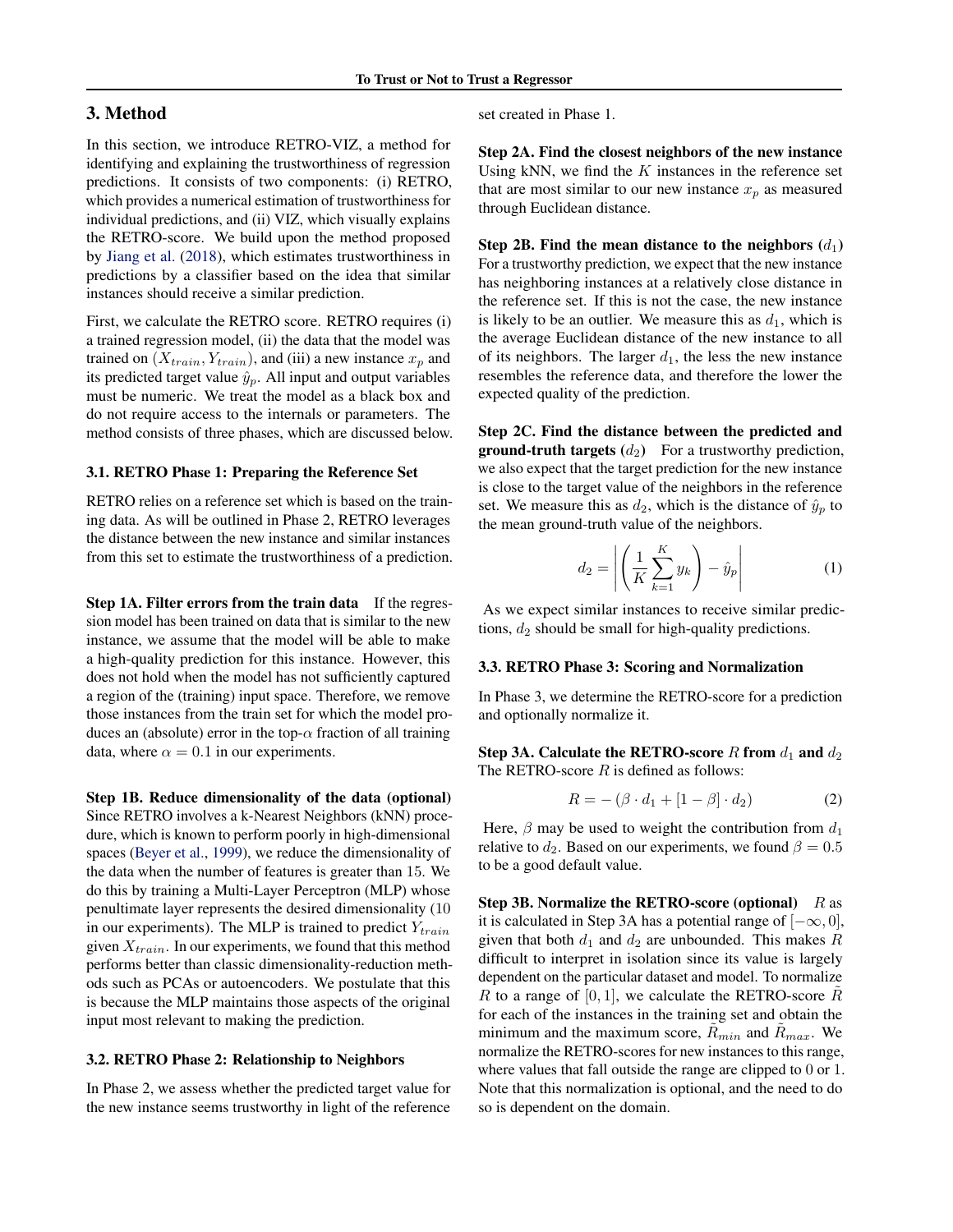<span id="page-3-0"></span>

The RETRO-score for this prediction is 0.091.

Figure 1. Example RETRO-VIZ output for an untrustworthy prediction. This model predicts sales based on five features. The RETROscore is 0.091 for the test instance (red). The VIZ-explanation shows that its nearest neighbors from the reference set (blue) have feature values that are quite different from its own, even though the predicted sales value for the new store is similar to the ground-truth sales values of the neighboring instances. This indicates that the new instance is not well-represented in the training set.

## 3.4. VIZ: Visually Explaining Trustworthiness

Besides identifying predictions that are potentially erroneous, we want to provide users with an actionable tool that helps them understand *why* a particular prediction is (un)trustworthy. We use Parallel Coordinate Plots, as proposed by [Inselberg](#page-8-0) [\(1985\)](#page-8-0) for displaying multi-dimensional data, to visualize the new instance and its  $K$  neighbors as retrieved through the RETRO-method. Example VIZ-plots are provided in Figures 1, [2](#page-7-0) and [3.](#page-7-0) Note that in practice, these plots are interactive: users can observe the exact feature values of each instance (represented by a line) by hovering the cursor over the line. While dimensionalities of up to 10 can be reasonably displayed on a single VIZ-plot, features have to be selected for higher-dimensional feature spaces, for example by selecting important features though LIME [\(Ribeiro et al.,](#page-9-0) [2016\)](#page-9-0) or SHAP [\(Lundberg & Lee,](#page-8-0) [2017\)](#page-8-0), or based on user expertise.

VIZ-plots make it straightforward to identify why a prediction has received a high or low RETRO-score. A low RETRO-score can be obtained for a new instance for two main reasons. Firstly, it could be that the new instance has no instances in the reference set that lie relatively close to it, because the new instance deviates substantially in one or multiple features. An example of this is provided in Figure 1. Secondly, it could be that the predicted target variable lies far away from the ground-truth target variables of the

K neighbors (see Figure [2](#page-7-0) for an example). In contrast, when a new instance and its prediction are aligned with the reference data, they will receive a high RETRO-score, and the lines on the VIZ-plot will lie close to each other, like in Figure [3.](#page-7-0)

VIZ-plots allow users to leverage their domain expertise: based on the way in which the new instance deviates from its neighbors, the domain expert can design an appropriate response. For example, in Figure 1, we observe that the new instance is a much larger store (measured by floor\_surface), and spends more on advertising than the most similar stores in the reference set, so it is likely that true sales are higher than predicted by the model.

## 4. Evaluating the RETRO-score

#### 4.1. Experimental Setup

To answer RQ1, we assess the Pearson correlation coefficient  $\rho$  between the RETRO-score and the absolute error in predictions (which is unknown in production settings). We expect a negative correlation: a lower RETRO-score, which implies a lower trustworthiness of predictions, should correspond to larger errors. To answer RQ2, we assess the correlation across a wide range of models (RQ2a), data dimensionalities (RQ2b), and error causes (RQ2c). Following [Rajendran & LeVine](#page-9-0) [\(2019\)](#page-9-0), we select models and datasets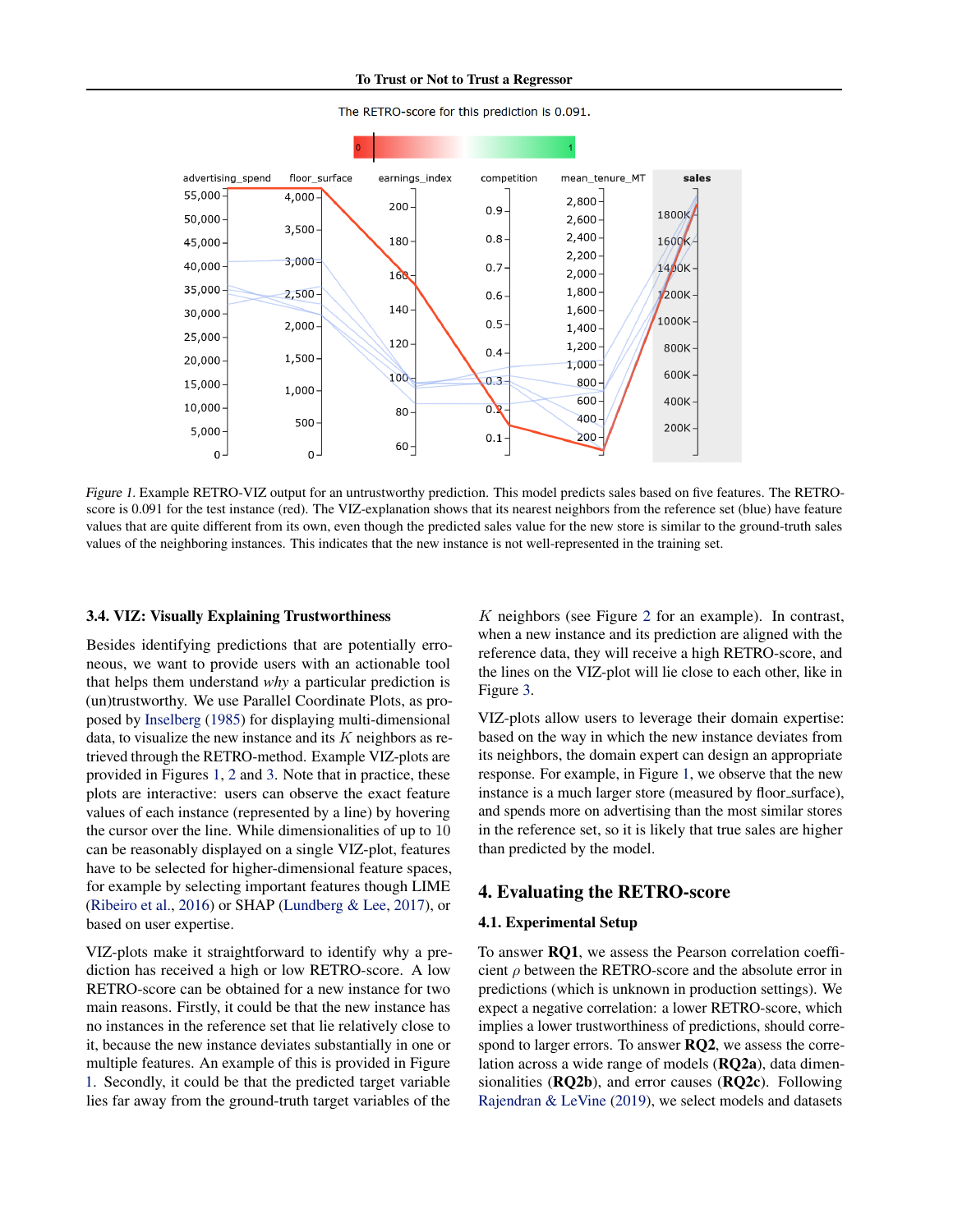To Trust or Not to Trust a Regressor

<span id="page-4-0"></span>

|                        | ( <i>i</i> ) Distributional shift |                     |                     |                     | (ii) Model Overfit  |                     | (iii) Model Underfit |                     |                     |                     |
|------------------------|-----------------------------------|---------------------|---------------------|---------------------|---------------------|---------------------|----------------------|---------------------|---------------------|---------------------|
| Dataset (features)     | LR                                | <b>SVR</b>          | <b>MLP</b>          | <b>DT-15</b>        | RF                  | GP                  | $DT-10k$             | MLP-S               | $DT-1$              | Mean (SD)           |
| Cyclepower (4)         | $-0.947$                          | $-0.370$            | $-0.690$            | $-0.327$            | $-0.372$            | $-0.282^{\dagger}$  | $-0.389$             | $-0.906$            | $-0.741$            | $-0.593(0.258)$     |
| Airfoil (5)            | $-0.880$                          | $-0.739$            | $-0.697$            | $-0.495$            | $-0.567$            | $-0.999$            | $-0.199$             | $-0.909$            | $-0.393$            | $-0.653(0.263)$     |
| Store sales $**(5)$    | $-0.062$                          | $-0.782$            | $-0.663$            | $-0.614$            | $-0.650$            | $-1.000$            | $-0.534$             | $-0.780$            | $-0.834$            | $-0.658(0.262)$     |
| Fish toxicity (6)      | $-0.695$                          | $-0.589$            | $-0.563$            | $-0.460$            | $-0.419$            | $-1.000$            | $-0.414$             | $-0.791$            | $-0.456$            | $-0.599(0.198)$     |
| Abalone (7)            | $-0.634$                          | -0.427              | $-0.399$            | $-0.063$            | $-0.109$            | $-0.999$            | $-0.609$             | $-0.552$            | $-0.212$            | $-0.445(0.295)$     |
| Autompg (7)            | $-0.566$                          | $-0.892$            | $-0.954$            | $-0.017$            | $-0.210$            | $-0.992$            | $-0.542$             | $-0.914$            | $-0.586$            | $-0.630(0.345)$     |
| Cal. housing $*(8)$    | $-0.995$                          | $-0.607$            | $-0.964$            | $-0.263$            | $-0.261$            | $-1.000$            | $-0.475$             | $-0.271$            | $-0.433$            | $-0.585(0.322)$     |
| <i>Energy eff.</i> (8) | $-0.980$                          | $-0.415$            | $-0.948$            | $-0.472$            | $-0.409$            | $-0.734$            | $-0.225$             | $-0.940$            | $-0.458$            | $-0.620(0.284)$     |
| $Diabetes*(10)$        | $-0.056$                          | $-0.237$            | $-0.246$            | $-0.341$            | $-0.305$            | $-0.751$            | $-0.255$             | $-0.460$            | $-0.147$            | $-0.311(0.200)$     |
| Wine quality $(11)$    | $-0.163$                          | $-0.289$            | $-0.512$            | $-0.483$            | $-0.234$            | $-0.999$            | $-0.448$             | $-0.311$            | $-0.212$            | $-0.406(0.255)$     |
| $Boston*(13)$          | $-0.348$                          | $-0.863$            | $-0.793$            | $-0.864$            | $-0.657$            | $-0.699$            | $-0.433$             | $-0.687$            | $-0.412$            | $-0.640(0.197)$     |
| Supercond. (81)        | $-0.946$                          | $-0.275$            | $-0.361$            | $-0.546$            | $-0.511$            | $-1.000$            | $-0.463$             | $-0.719$            | $-0.745$            | $-0.618(0.251)$     |
| Communities (100)      | $-0.880$                          | $-0.323$            | $-0.186$            | $-0.718$            | $-0.408$            | $-0.617$            | $-0.604$             | $-0.620$            | $-0.535$            | $-0.543(0.210)$     |
| Mean(SD)               | $-0.627$<br>(0.358)               | $-0.524$<br>(0.234) | $-0.614$<br>(0.264) | $-0.436$<br>(0.238) | $-0.393$<br>(0.170) | $-0.899$<br>(0.150) | $-0.430$<br>(0.134)  | $-0.682$<br>(0.228) | $-0.474$<br>(0.214) | $-0.561$<br>(0.268) |

Table 1. Pearson correlation coefficient  $\rho$  between the absolute error and the RETRO-score for all experimental settings. Correlations closer to −1 are more desirable. The number of features is provided in the first column. See Section [4](#page-3-0) for the model acronyms. \*: Datasets from *scikit-learn*. \*\*: Internal company dataset. Other datasets from UCI-ML [\(Dua & Graff,](#page-8-0) [2021\)](#page-8-0). † GP did not lead to overfitting, so the value was not included in the mean and standard deviation.

to evaluate specific causes of error: (i) *Distributional Shift*, (ii) *Model Overfit* and (iii) *Model Underfit*, resulting in 117 experimental settings. We use these error causes because they represent common sources of algorithmic failure, both during model development (overfit/underfit) and when the model is in production (distributional shift). We use 13 datasets in our experiments, which originate from *scikitlearn*<sup>1</sup> , the UCI ML repository [\(Dua & Graff,](#page-8-0) [2021\)](#page-8-0) and our company. We use 80% of the data to train the models and 20% as test data on which we evaluate RETRO.

Error Cause (i): Distributional Shift Distributional shift occurs when a model produces erroneous predictions on a test set because it was trained on data from a different distribution. Three of our datasets, *Store sales*, *Wine quality* and *Autompg*, can be split in such a way that distributional shift naturally occurs. For example, the *Wine quality* dataset consists of white and red wines, so we train on white and test on red wines.

For the remaining datasets, we induce distributional shift manually. To do this, we select the 30% of most important features in the test set according to their SHAP value [\(Lundberg & Lee,](#page-8-0) [2017\)](#page-8-0). Then, for each feature k, we find its maximum value,  $x_k^{max}$ , and generate noise for each instance  $n_k^i$  from a Gaussian distribution, where  $n_k^i \sim \mathcal{N}(x_k^{max}, 0.1 \cdot x_k^{max})$ . We then add this noise to the original feature, so that  $\tilde{x}_k^i = x_k^i + n_k^i$ . In this way, we ensure that the values of the perturbed features lie outside the original distribution.

We train five types of models: a Linear Regression (LR), a Support-Vector Regressor (SVR), a Multi-Layer Perceptron (MLP) with layer sizes [50, 20, 10], a Decision Tree (DT), and a Random Forest (RF) with 100 trees. Both the DT and RF a have maximum depth of 15.

Error Cause (ii): Model Overfit Model overfit occurs when a model fits the train data 'too well' and picks up on randomness that is not part of the underlying distribution. To evaluate the RETRO-score for predictions suffering from this type of error, we train a very deep DT (depth 10,000; DT-10k) and a Gaussian Process (GP) Regressor with an RBF kernel in such a way that they produce a near-zero error on the train data, but a much larger error on test data.

Error Cause (iii): Model Underfit When a model is not complex enough to capture the patterns present in the data, it *underfits* the data and produces poor-quality predictions on both the train and test set. We induce this error by fitting a very shallow MLP with one hidden layer of width 10 trained for 3 iterations (MLP-S) and a DT of depth 1 (DT-1) to the train data.

## 4.2. Results

An overview of all 117 experimental settings is given in Table 1, which lists the Pearson correlation coefficient  $\rho$  for each dataset and model. In all cases,  $\rho$  is negative, which confirms our expectations: RETRO-scores are lower when the prediction error is larger. Across all settings, the average value of  $\rho$  is  $-0.561$ . Thus, similar to [Jiang et al.](#page-8-0) [\(2018\)](#page-8-0), we confirm that trustworthiness as measured by RETRO

<sup>1</sup><https://scikit-learn.org/stable/>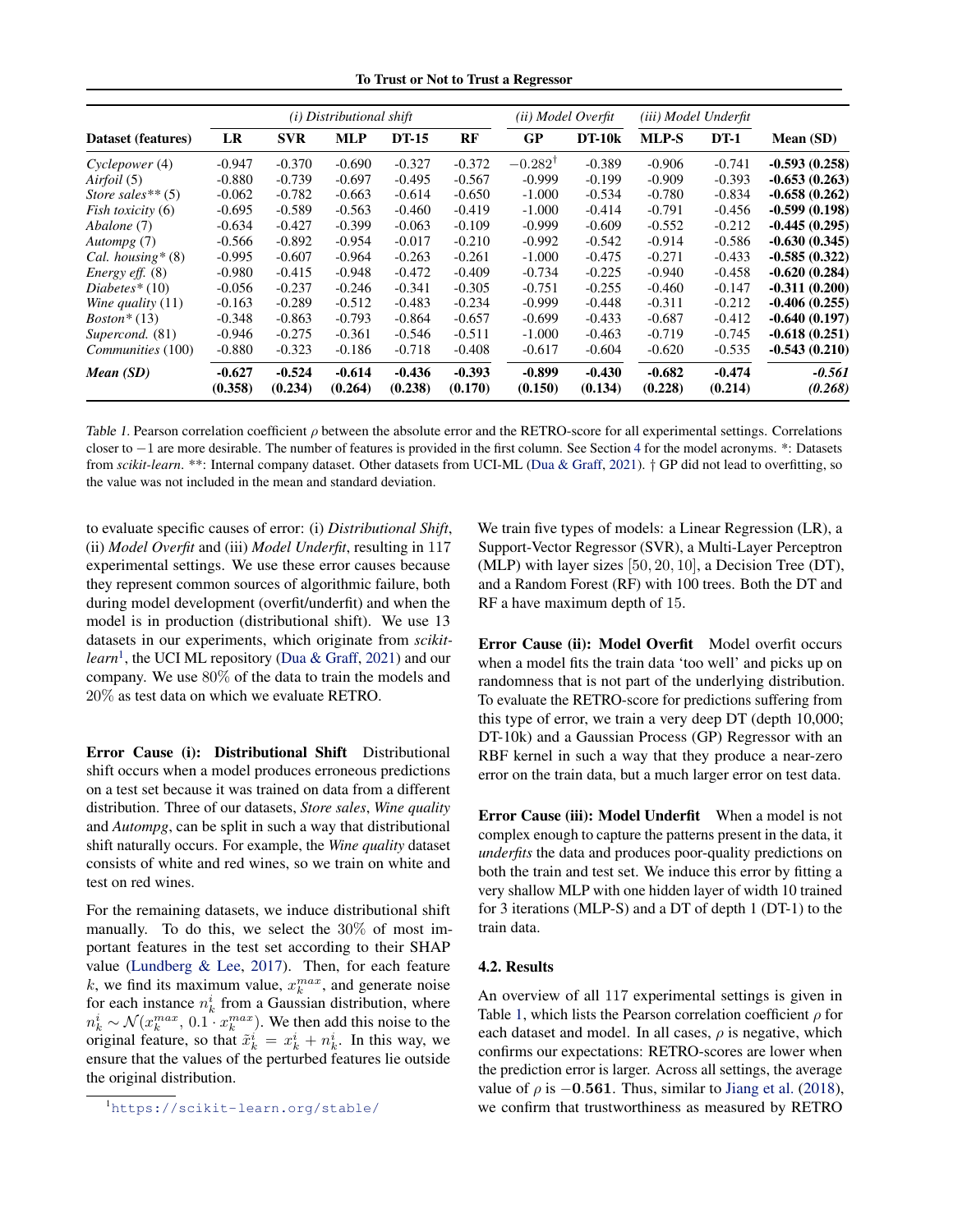<span id="page-5-0"></span>correlates with correctness as measured by the absolute error in predictions. While this correlation is not perfect, it shows that RETRO is helpful as an indicator to help users distinguish erroneous predictions, which answers RQ1.

To answer RQ2, we study the conditions under which RETRO performs best by examining the magnitude of  $\rho$ across settings.

## 4.2.1. RQ2A: PERFORMANCE ACROSS MODEL ARCHITECTURES

We first examine for which model architectures RETRO performs best. We obtain the best performance for predictions generated by an overfitting GP (mean of −0.899), the second-best performance for the underfit MLP-S (−0.682), followed by the non-tree distributional shift models (mean of −0.627 for LR, −0.524 for SVR and −0.614 for MLP).

We find that RETRO performs worse for tree-based models than for other model architectures. This is to be expected, because tree-based models exclusively predict from a set of values that is based on the training data. As a result, component  $d_2$  of the RETRO-score is always reasonably small. Therefore, for tree-based models, the RETRO-score leans heavily on component  $d_1$ , which measures the distance between the nearest neighbors and the new instance. We contrast this to other types of model architectures, whose predictions are not constrained in this way and can take more extreme values, leading to potentially larger values of  $d_2$ .

## 4.2.2. RQ2B/C: PERFORMANCE ACROSS DATA DIMENSIONALITIES AND CAUSES OF ERROR

Next, we examine the effect of dimensionality on the RETRO-score. In our experiments, the number of independent features in the datasets used ranges from 4 to 100. In our settings, we find that the number of features does not have a clear impact on the performance of the method. This can be observed in the right-most column of Table [1:](#page-4-0) we do not see a clear trend across the feature sizes. The same holds for the three causes of error. As noted earlier in this section, the three models for which RETRO performs best (GP, MLP-S and LR) span the three different error causes used in our experiments. Likewise, for the tree-based models, we find an approximately equal performance across all error causes.

# 5. Evaluating VIZ-explanations

In practice, it is users who decide (not) to use an algorithm or an explanation method. Indeed, "if the users do not trust a model [...], they will not use it" [\(Ribeiro et al.,](#page-9-0) [2016\)](#page-9-0). For this reason, we are interested in objectively as well as subjectively evaluating RETRO-VIZ with users. Specifi-

|                        |                 | Correct | $\gamma^2$ |
|------------------------|-----------------|---------|------------|
| <b>Select Best</b>     | SB1             | 95.1%   | 33.390**   |
|                        | SB <sub>2</sub> | 97.6%   | 37.098**   |
|                        | SB <sub>3</sub> | 92.7%   | 29.878**   |
| <b>Identify Reason</b> | IR1             | 68.3%   | 5.488*     |
|                        | IR <sub>2</sub> | 82.9%   | $26.561**$ |
|                        | IR3             | 75.6%   | $10.756**$ |

Table 2. Correct answers to the objective questions. Significant differences denoted using \* ( $p \leq 0.05$ ) and \*\* ( $p \leq 0.01$ ).

cally, we want to understand (i) whether VIZ helps users to recognize the trustworthiness of predictions (RQ3), and (ii) whether VIZ is subjectively perceived as satisfying by potential users (RQ4). We evaluate VIZ-plots in a user study with 41 participants, all of whom are in-company data scientists or analysts. To emulate a realistic and familiar setting, we generate VIZ explanations for a model trained on an internal store sales dataset. We use a *human-grounded* evaluation [\(Doshi-Velez & Kim,](#page-8-0) [2017\)](#page-8-0): a simplified task to assess whether VIZ-explanations allow users to recognize untrustworthy predictions. Here, the task is to predict store sales based on five input variables (see Figure [1\)](#page-3-0).

## 5.1. Objective evaluation

In the first part, we introduce the method and evaluate whether VIZ-plots are *objectively* understood by participants. We do this by showing users a pair of plots with differing RETRO-scores and asking them to indicate which plot corresponds to a more trustworthy prediction. We *do not* show the RETRO-score to the users because this may bias users to simply choose the plot with the lower RETROscore – we only use the RETRO-score to determine which prediction is more trustworthy. We repeat with three pairs of plots. We refer to these questions as *Select Best (SB)*.

Next, we show users a single VIZ-plot and ask them to explain in words *why* they believe the prediction to be (un)trustworthy. We refer to these questions as *Identify Reason (IR)*. We do this with three different plots (IR1-3). In IR1, we show a sales prediction which strongly deviates from the ground-truth sales for the most similar instances in the train set (similar to Figure [2\)](#page-7-0), so we expect users to refer to this deviation in the target variable. In IR2 we show a prediction similar to that in Figure [1,](#page-3-0) and we expect users to refer to the fact that the new instance does not resemble the train data. In IR3, we show a prediction similar to Figure [3,](#page-7-0) and expect users to argue the prediction is trustworthy because it is aligned with the train data.

## 5.2. Subjective evaluation

In the second part of the user study, we use an adapted version of the Explanation Satisfaction Scale as proposed by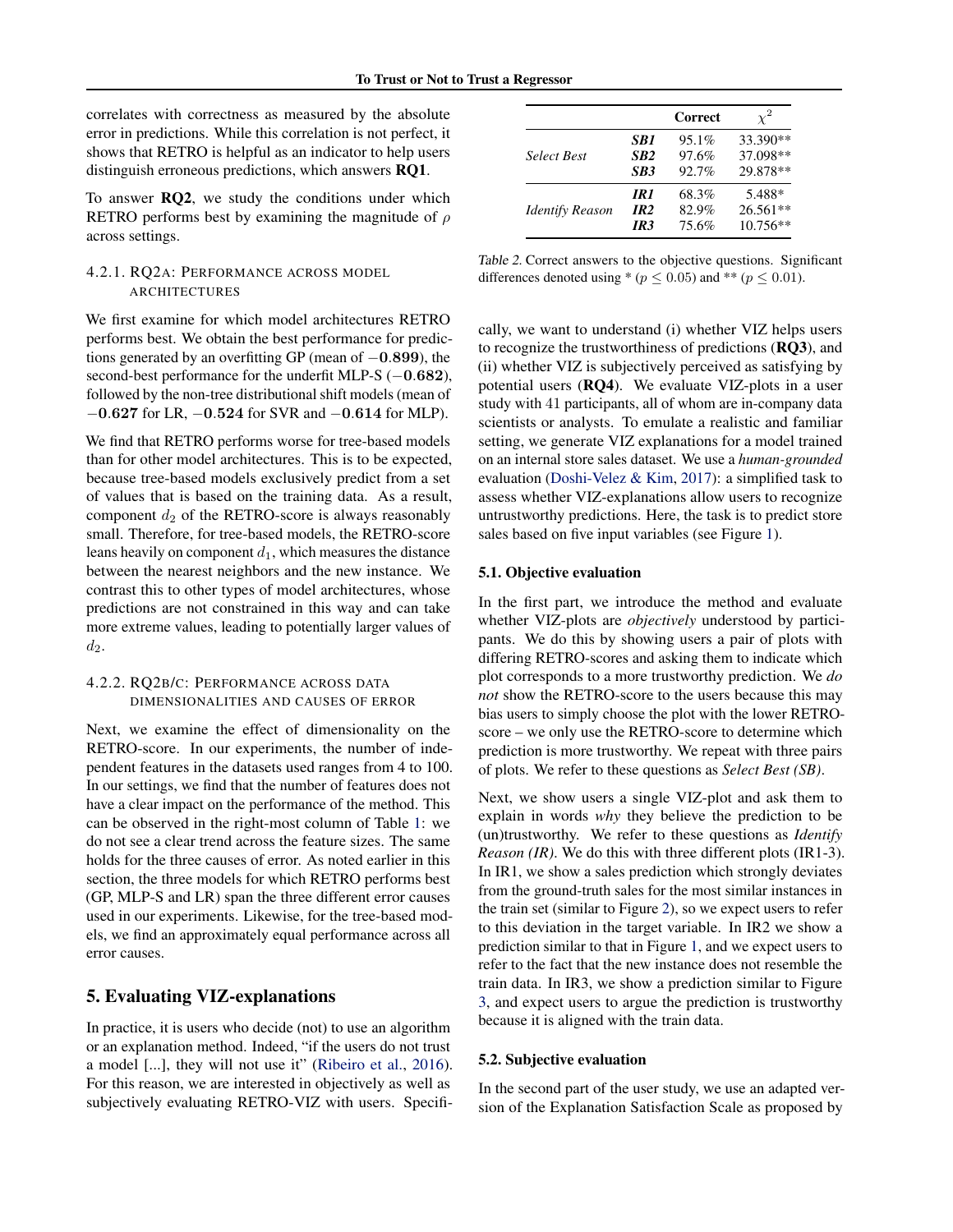|                                                                                                              | Agree    | <b>Disagree</b> | $\mathcal{V}^2$ |
|--------------------------------------------------------------------------------------------------------------|----------|-----------------|-----------------|
| Q1. The visualization shows me how accurate the prediction is.                                               | 63.4%    | 29.3%           | $5.16*$         |
| Q2. The visualization lets me judge when I should trust or not trust the prediction.                         | 87.8%    | $7.3\%$         | $27.92**$       |
| Q3. From the visualization, I understand why the algorithmic prediction is trustworthy.                      | 78.0%    | 19.5%           | $14.40**$       |
| Q4. The visualization is satisfying: I understand what it is showing.                                        | 87.8%    | $4.9\%$         | $30.42**$       |
| Q5. The visualization gives me all information I need to assess the trustworthiness of a prediction.         | $34.1\%$ | 43.9%           | 0.50            |
| O6. I think the visualization of whether the prediction should be trusted is useful in operational settings. | 87.8%    | $4.9\%$         | $30.42**$       |

Table 3. Percentage of users who (strongly) Agree or (strongly) Disagree with each statement. As neutral answers are omitted, the total is not 100%. Significant differences are denoted using  $p \leq (p \leq 0.05)$  and  $\gamma \leq (p \leq 0.01)$ .

[Hoffman et al.](#page-8-0) [\(2018\)](#page-8-0) to evaluate participants' *subjective* attitudes towards the VIZ-plots. This scale attempts to standardize existing approaches to subjective evaluation of XAI methods, and measures "the degree to which users feel that they understand [...] the process being explained to them" [\(Hoffman et al.,](#page-8-0) [2018\)](#page-8-0). We slightly adapt the questions from the Explanation Satisfaction Scale to fit our context better. The adapted questions are listed in Table 3. Answers are provided on a five-point Likert scale.

## 5.3. Results

In this section, we discuss the results of the objective and subjective evaluation as performed in the user study.

## 5.3.1. RESULTS OF OBJECTIVE EVALUATION

Table [2](#page-5-0) summarizes participants' answers to the objective questions. We find that for all objective questions, the vast majority of users are able to answer the question correctly, for both *Select Best* and *Identify Reason*. Using a  $\chi^2$  test, we find that this majority is significant for all questions  $(p \leq 0.05)$ . This answers **RQ3**: VIZ-plots *objectively* help users understand whether *(Select Best)* and why *(Identify Reason)* algorithmic predictions are trustworthy. Then, perhaps surprisingly, it seems that VIZ-plots alone are sufficient for users to distinguish trustworthy predictions from untrustworthy ones, even when users do not have access to the associated RETRO-score.

## 5.3.2. RESULTS OF SUBJECTIVE EVALUATION

In Table 3, we show the subjective questions from the Explanation Satisfaction Scale, adapted to fit our context from [Hoffman et al.](#page-8-0) [\(2018\)](#page-8-0), and summarize the responses. We omit neutral responses. For 5 out of 6 questions, a significantly larger number of participants agree with the statement rather than disagree ( $p \leq 0.05$ ). We find that participants in the user study experience VIZ-plots as understandable  $(Q4)$  tools to discover whether  $(Q2)$  and why  $(Q3)$  algorithmic predictions are trustworthy and accurate (Q1), and that they believe VIZ-plots could be valuable in their work (Q6;  $p \le 0.05$  for all questions). There is no significant difference in the proportion of participants agreeing and disagreeing with Q5, indicating that further tools and analysis about whether to trust a prediction may be required. This is not unexpected: to determine whether deviations in either features or predictions are problematic and to decide what actions should be taken, users must rely on their domain expertise and may leverage other sources of information within their organization. This answers **RQ4**: participants clearly *subjectively* experience VIZ-plots as valuable to deal with the uncertainty in algorithmic predictions.

## 6. Discussion and Conclusion

We propose RETRO-VIZ, a method for assessing the trustworthiness of regression predictions. In all 117 experimental settings, we found a negative correlation between the RETRO-score for a prediction and its correctness. This shows that RETRO can help to gauge the trustworthiness of a prediction in the absence of the ground-truth error. In addition, in our user study, we find that VIZ-plots help users distinguish whether and why algorithmic predictions are trustworthy. However, similarly to other XAI methods [\(Lakkaraju & Bastani,](#page-8-0) [2020;](#page-8-0) [Slack et al.,](#page-9-0) [2020\)](#page-9-0), RETRO-VIZ must be used with caution to avoid misguided trust. While RETRO-scores generally correlate with error, the correlation is not perfect, and therefore trustworthiness as measured by RETRO does not equal correctness. Therefore, user awareness of this limitation is crucial.

In future work, we aim to explore ways to make RETRO-VIZ applicable to settings beyond regression with quantitative features, such as regression with categorical features and time series regression problems. In addition, we aim to expand on our user study by investigating to what extent RETRO-VIZ leads to a better end-to-end system performance as compared to other explainability methods. Lastly, building on our finding that users seem to be able to identify untrustworthy predictions from a VIZ-plot alone, without having access to the RETRO-score (see Section [5\)](#page-5-0), we aim to explore how RETRO and VIZ can be used in a complementary way in deployed hybrid human-AI systems. For example, RETRO-scores could be used as an automated monitoring tool, where only for predictions whose RETROscore is below a threshold a VIZ-plot is shown to the user.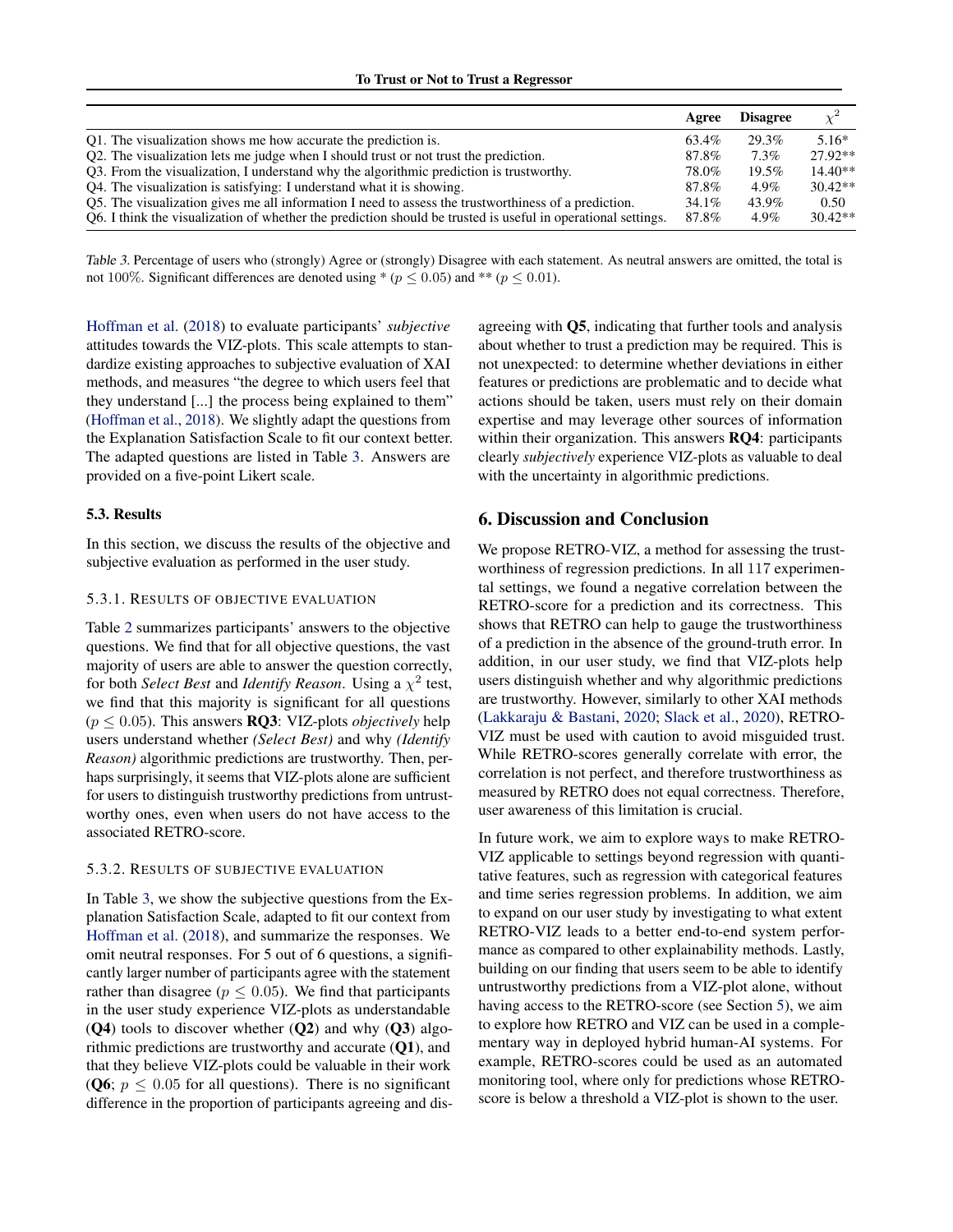<span id="page-7-0"></span>

The RETRO-score for this prediction is 0.120.

Figure 2. Example RETRO-VIZ output for an untrustworthy prediction. The model used is identical to that described in Figure [1.](#page-3-0) The RETRO-score is 0.120 for the test instance (red). The VIZ-explanation shows that its nearest neighbors from the reference set (blue) have similar feature values, but the predicted sales for the new instance are much larger. This indicates that the prediction is untrustworthy.

| advertising spend | floor_surface | earnings_index | competition | mean_tenure_MT         | sales      |
|-------------------|---------------|----------------|-------------|------------------------|------------|
| $50,000 -$        | $3,500 -$     | $200 -$        | $0.9 -$     | $2,800 -$<br>$2,600 -$ | 1800K-     |
| $45,000 -$        |               | $180 -$        | $0.8 -$     | $2,400 -$              | 1600K/     |
| $40,000 -$        | $3,000 -$     |                |             | $2,200 -$              |            |
| $35,000 -$        | $2,500 -$     | $160 -$        | $0.7 -$     | $2,000 -$              | 1400K-     |
|                   |               |                | $0.6 -$     | $1,800 -$              | $1/200K -$ |
| $30,000 -$        | $2,000 -$     | $140 -$        | $0.5 -$     | $1,600 -$              | 1000K-     |
| $25,000 -$        |               | $120 -$        |             | $1,400 -$              |            |
| 20,000            | $1,500 -$     |                | $0.4 -$     | $1,200 \cdot$<br>1,000 | $800K -$   |
| $15,000 -$        | $1,000 -$     | $100 -$        | $0.3 -$     | 800                    | $600K -$   |
| $10,000 -$        |               | $80 -$         | $0.2 -$     | $600 -$                | $400K -$   |
| $5,000 -$         | $500 -$       |                | $0.1 -$     | $400 -$<br>$200 -$     | $200K -$   |
| $0 -$             | $0 -$         | $60 -$         |             |                        |            |

The RETRO-score for this prediction is 0.874.

Figure 3. Example RETRO-VIZ output for a trustworthy prediction. The model used is identical to that described in Figure [1.](#page-3-0) The RETRO-score is 0.874 for the test instance (red). The new instance is well-aligned with its neighbors from the test set and therefore the prediction seems trustworthy.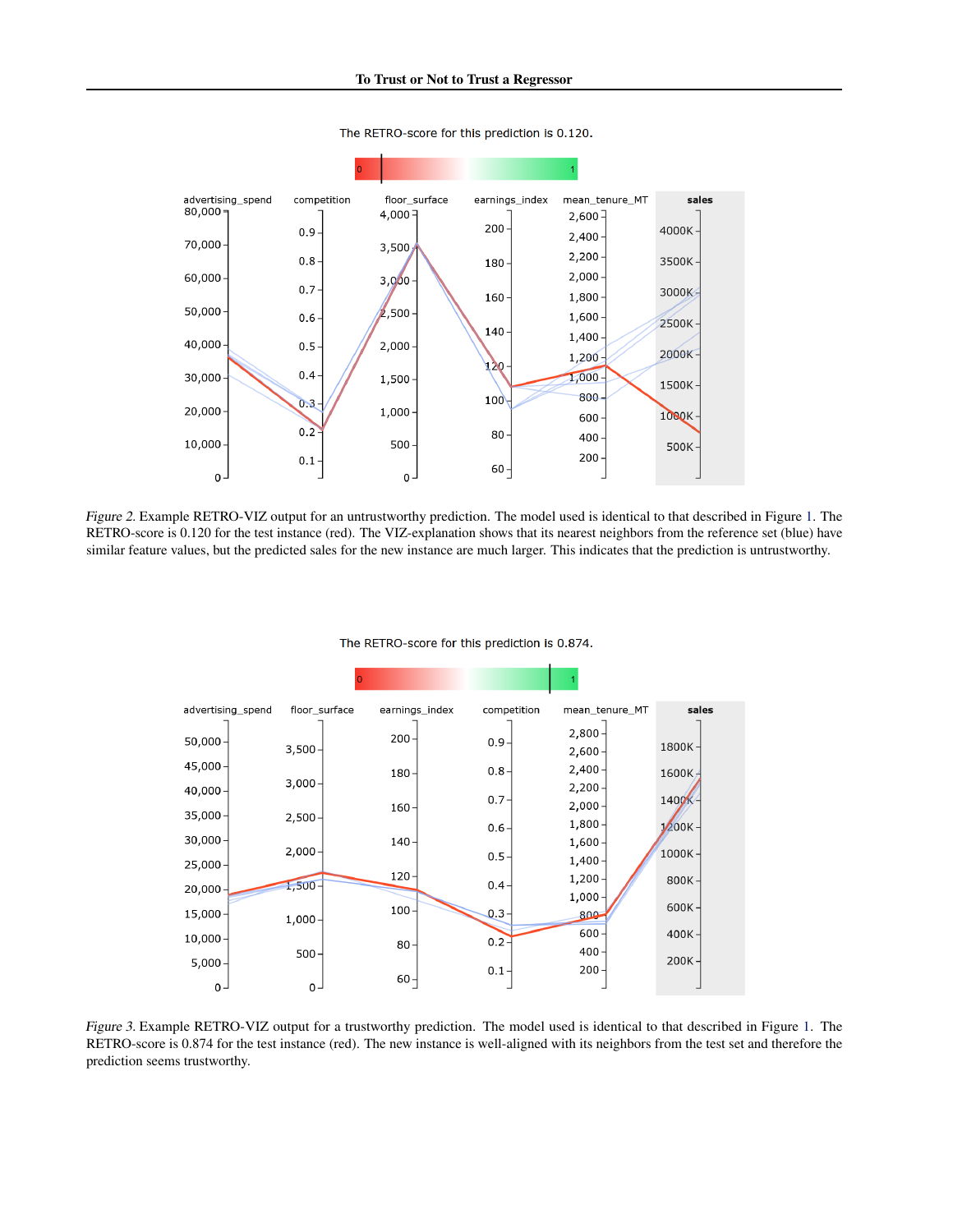# <span id="page-8-0"></span>Open-Source Software and Data

RETRO-VIZ can be installed via pip as the Python package 'retroviz'. Code for the experiments is also available at <https://github.com/kimdebie/retroviz>.

## Acknowledgments

This research was supported by the Netherlands Organisation for Scientific Research (NWO) under project nr. 652.001.003. All content represents the opinion of the authors, which is not necessarily shared or endorsed by their respective employers and/or sponsors. Part of this research was conducted while Kim de Bie and Hinda Haned were employed at Ahold Delhaize. We thank all users for their participation in the user study.

## References

- Aamodt, A. and Plaza, E. Case-based reasoning: Foundational issues, methodological variations, and system approaches. *AI Communications*, 7(1):39–59, 1994.
- Amodei, D., Olah, C., Steinhardt, J., Christiano, P., Schulman, J., and Mané, D. Concrete problems in ai safety. *arXiv preprint arXiv:1606.06565*, 2016.
- Antorán, J., Bhatt, U., Adel, T., Weller, A., and Hernández-Lobato, J. M. Getting a clue: A method for explaining uncertainty estimates. *arXiv preprint arXiv:2006.06848*, 2020.
- Beyer, K., Goldstein, J., Ramakrishnan, R., and Shaft, U. When is "nearest neighbor" meaningful? In *Proceedings of the International Conference on Database Theory*, pp. 217–235. Springer, 1999.
- Bhatt, U., Xiang, A., Sharma, S., Weller, A., Taly, A., Jia, Y., Ghosh, J., Puri, R., Moura, J. M., and Eckersley, P. Explainable machine learning in deployment. In *Proceedings of the 2020 Conference on Fairness, Accountability, and Transparency*, pp. 648–657, 2020.
- Doshi-Velez, F. and Kim, B. Towards a rigorous science of interpretable machine learning. *arXiv preprint arXiv:1702.08608*, 2017.
- Dua, D. and Graff, C. UCI machine learning repository, 2021. URL <http://archive.ics.uci.edu/ml>.
- Gal, Y. and Ghahramani, Z. Dropout as a bayesian approximation: Representing model uncertainty in deep learning. In *Proceedings of the 33th International Conference on Machine Learning*, pp. 1050–1059, 2016.
- Goodfellow, I. J., Shlens, J., and Szegedy, C. Explaining and harnessing adversarial examples. *arXiv preprint arXiv:1412.6572*, 2014.
- Guo, C., Pleiss, G., Sun, Y., and Weinberger, K. Q. On calibration of modern neural networks. In *Proceedings of the 34th International Conference on Machine Learning*, pp. 1321–1330, 2017.
- Hoffman, R. R., Mueller, S. T., Klein, G., and Litman, J. Metrics for explainable ai: Challenges and prospects. *arXiv preprint arXiv:1812.04608*, 2018.
- Inselberg, A. The plane with parallel coordinates. *The Visual Computer*, 1(2):69–91, 1985.
- Jiang, H., Kim, B., Guan, M., and Gupta, M. To trust or not to trust a classifier. In *Advances in Neural Information Processing Systems*, pp. 5541–5552, 2018.
- Kamar, E. Directions in hybrid intelligence: Complementing ai systems with human intelligence. In *Proceedings of the International Joint Conference on Artificial Intelligence*, pp. 4070–4073, 2016.
- Kendall, A. and Gal, Y. What uncertainties do we need in bayesian deep learning for computer vision? In *Advances in Neural Information Processing Systems*, pp. 5574–5584, 2017.
- Kenny, E. M. and Keane, M. T. Twin-systems to explain artificial neural networks using case-based reasoning: comparative tests of feature-weighting methods in anncbr twins for xai. In *Proceedings of the International Joint Conference on Artifical Intelligence*, pp. 2708–2715, 2019.
- Lai, V., Carton, S., and Tan, C. Harnessing explanations to bridge ai and humans. *arXiv preprint arXiv:2003.07370*, 2020.
- Lakkaraju, H. and Bastani, O. " how do i fool you?" manipulating user trust via misleading black box explanations. In *Proceedings of the AAAI/ACM Conference on AI, Ethics, and Society*, pp. 79–85, 2020.
- Li, O., Liu, H., Chen, C., and Rudin, C. Deep learning for case-based reasoning through prototypes: A neural network that explains its predictions. In *Proceedings of the AAAI Conference on Artificial Intelligence*, 2018.
- Lipton, Z. C. The mythos of model interpretability. *Queue*, 16(3):31–57, 2018.
- Lucic, A., Haned, H., and de Rijke, M. Why does my model fail? contrastive local explanations for retail forecasting. In *Proceedings of the 2020 Conference on Fairness, Accountability, and Transparency*, pp. 90–98, 2020.
- Lundberg, S. M. and Lee, S.-I. A unified approach to interpreting model predictions. In *Advances in Neural Information Processing Systems*, pp. 4765–4774, 2017.